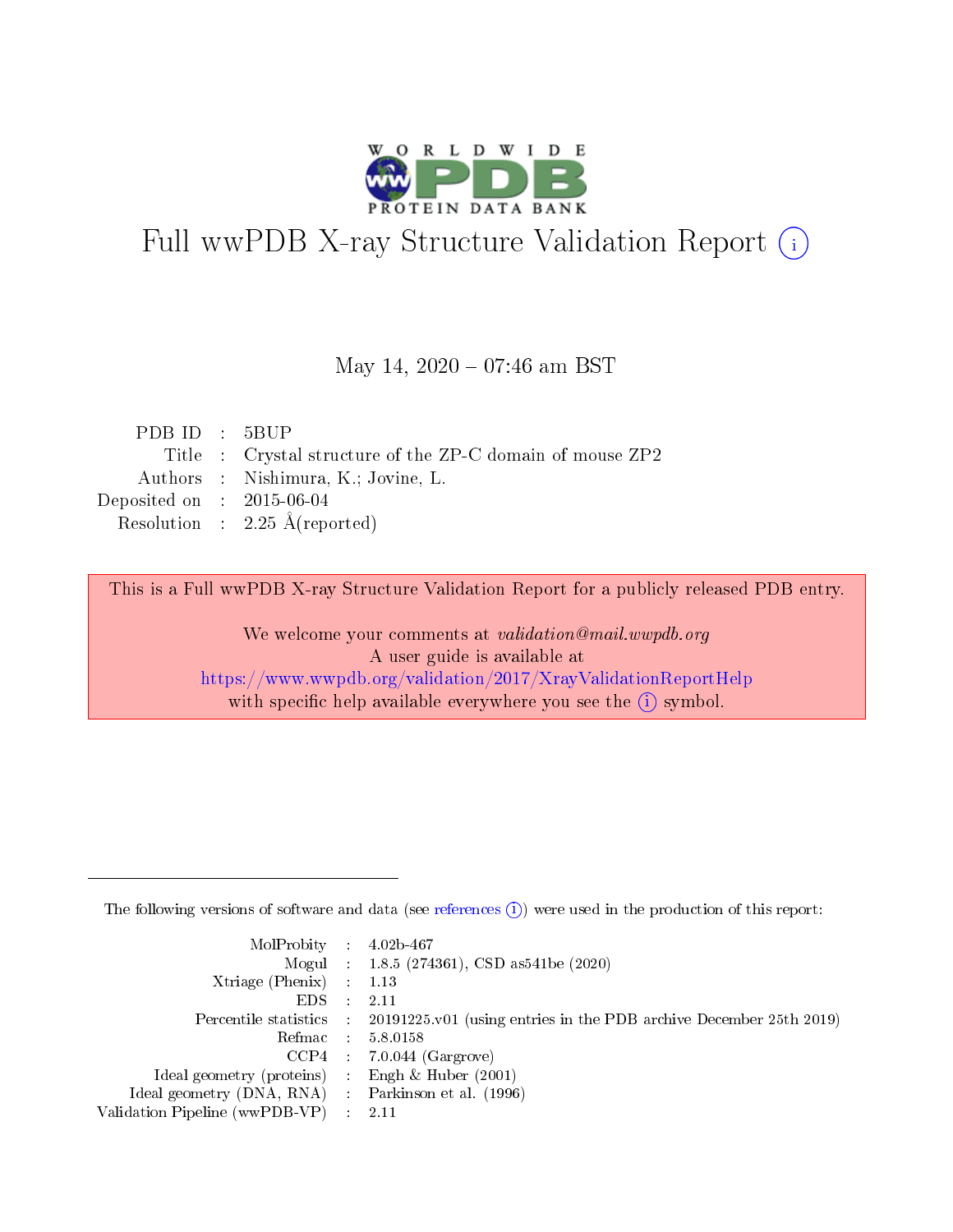# 1 [O](https://www.wwpdb.org/validation/2017/XrayValidationReportHelp#overall_quality)verall quality at a glance  $(i)$

The following experimental techniques were used to determine the structure: X-RAY DIFFRACTION

The reported resolution of this entry is 2.25 Å.

Percentile scores (ranging between 0-100) for global validation metrics of the entry are shown in the following graphic. The table shows the number of entries on which the scores are based.



| Metric                | Whole archive       | Similar resolution                                                        |
|-----------------------|---------------------|---------------------------------------------------------------------------|
|                       | (# $\rm{Entries}$ ) | $(\#\text{Entries},\,\text{resolution}\,\,\text{range}(\textup{\AA})\, )$ |
| $R_{free}$            | 130704              | $1377(2.26-2.26)$                                                         |
| Clashscore            | 141614              | $1487(2.26-2.26)$                                                         |
| Ramachandran outliers | 138981              | $1449$ $(2.\overline{26-2.26})$                                           |
| Sidechain outliers    | 138945              | $1450(2.26-2.26)$                                                         |
| RSRZ outliers         | 127900              | $1356(2.26-2.26)$                                                         |

The table below summarises the geometric issues observed across the polymeric chains and their fit to the electron density. The red, orange, yellow and green segments on the lower bar indicate the fraction of residues that contain outliers for  $>=3, 2, 1$  and 0 types of geometric quality criteria respectively. A grey segment represents the fraction of residues that are not modelled. The numeric value for each fraction is indicated below the corresponding segment, with a dot representing fractions <=5% The upper red bar (where present) indicates the fraction of residues that have poor fit to the electron density. The numeric value is given above the bar.

| Mol | $\cap$ hain | Length      | Quality of chain |     |
|-----|-------------|-------------|------------------|-----|
|     |             |             | 3%               |     |
|     |             | า1 ว<br>∠⊥∪ | 74%              | 25% |

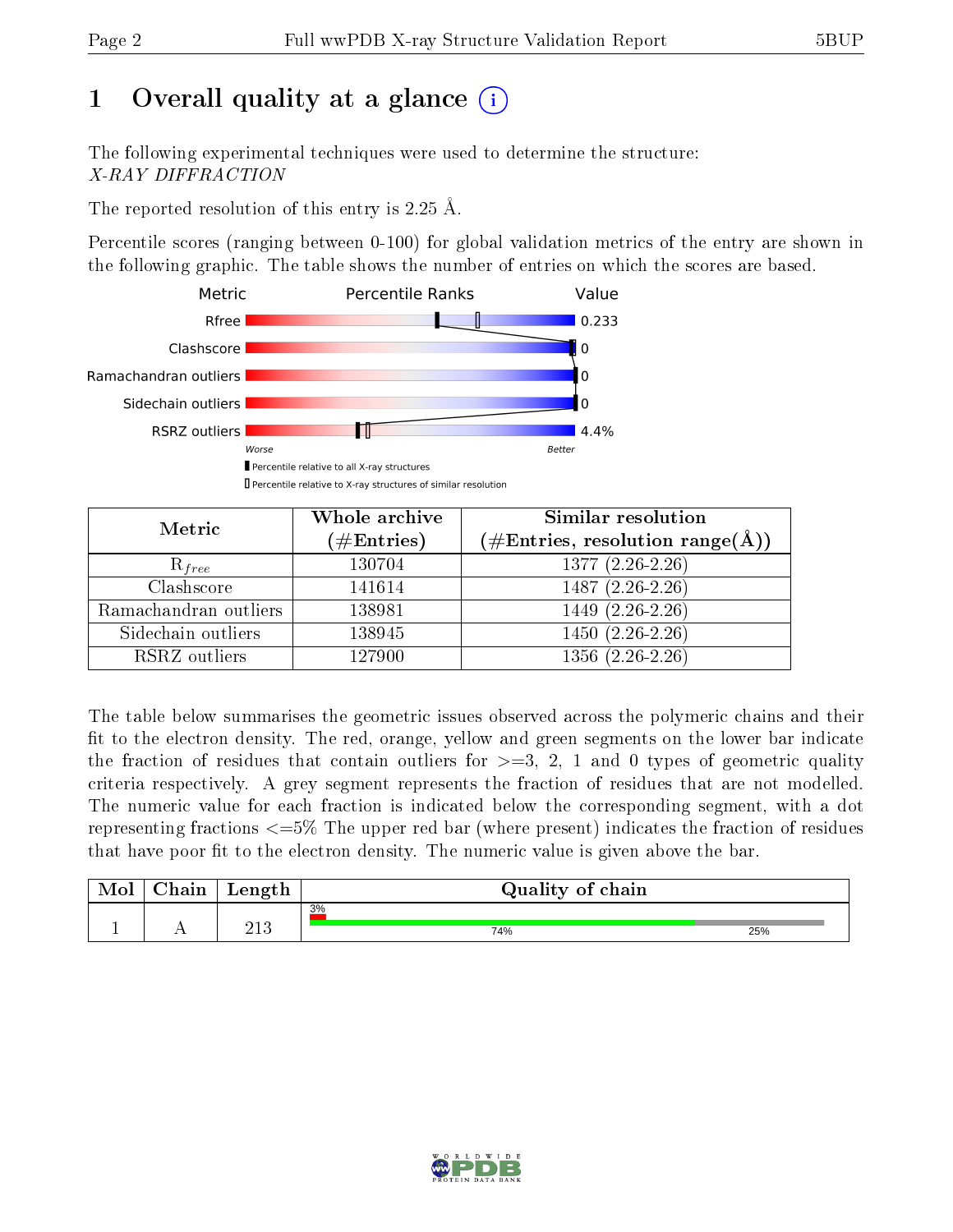# 2 Entry composition (i)

There are 3 unique types of molecules in this entry. The entry contains 2573 atoms, of which 1224 are hydrogens and 0 are deuteriums.

In the tables below, the ZeroOcc column contains the number of atoms modelled with zero occupancy, the AltConf column contains the number of residues with at least one atom in alternate conformation and the Trace column contains the number of residues modelled with at most 2 atoms.

Molecule 1 is a protein called Zona pellucida sperm-binding protein 2.

| Mol | ${\rm Chain}$ | Residues | Atoms         |     |      |     | ZeroOcc | AltConf | $^{\shortmid}$ Trace |  |  |
|-----|---------------|----------|---------------|-----|------|-----|---------|---------|----------------------|--|--|
|     | . .           | 159      | Total<br>2481 | 803 | 1215 | 209 | 245     |         |                      |  |  |

There are 13 discrepancies between the modelled and reference sequences:

| Chain        | Residue | Modelled   | Actual     | Comment             | Reference         |
|--------------|---------|------------|------------|---------------------|-------------------|
| $\mathsf{A}$ | 460     | <b>GLU</b> |            | expression tag      | <b>UNP P20239</b> |
| A            | 461     | <b>THR</b> |            | expression tag      | <b>UNP P20239</b> |
| A            | 462     | GLY        |            | expression tag      | UNP P20239        |
| A            | 634     | <b>ASN</b> | <b>LYS</b> | engineered mutation | <b>UNP P20239</b> |
| A            | 635     | ALA        | $\rm{ARG}$ | engineered mutation | <b>UNP P20239</b> |
| А            | 665     | <b>LEU</b> |            | expression tag      | <b>UNP P20239</b> |
| $\mathsf{A}$ | 666     | GLU        |            | expression tag      | <b>UNP P20239</b> |
| $\mathsf{A}$ | 667     | HIS        |            | expression tag      | <b>UNP P20239</b> |
| A            | 668     | HIS        |            | expression tag      | <b>UNP P20239</b> |
| А            | 669     | HIS        |            | expression tag      | <b>UNP P20239</b> |
| A            | 670     | <b>HIS</b> |            | expression tag      | <b>UNP P20239</b> |
| A            | 671     | HIS        |            | expression tag      | <b>UNP P20239</b> |
| А            | 672     | HIS        |            | expression tag      | <b>UNP P20239</b> |

• Molecule 2 is ACETATE ION (three-letter code: ACT) (formula:  $C_2H_3O_2$ ).

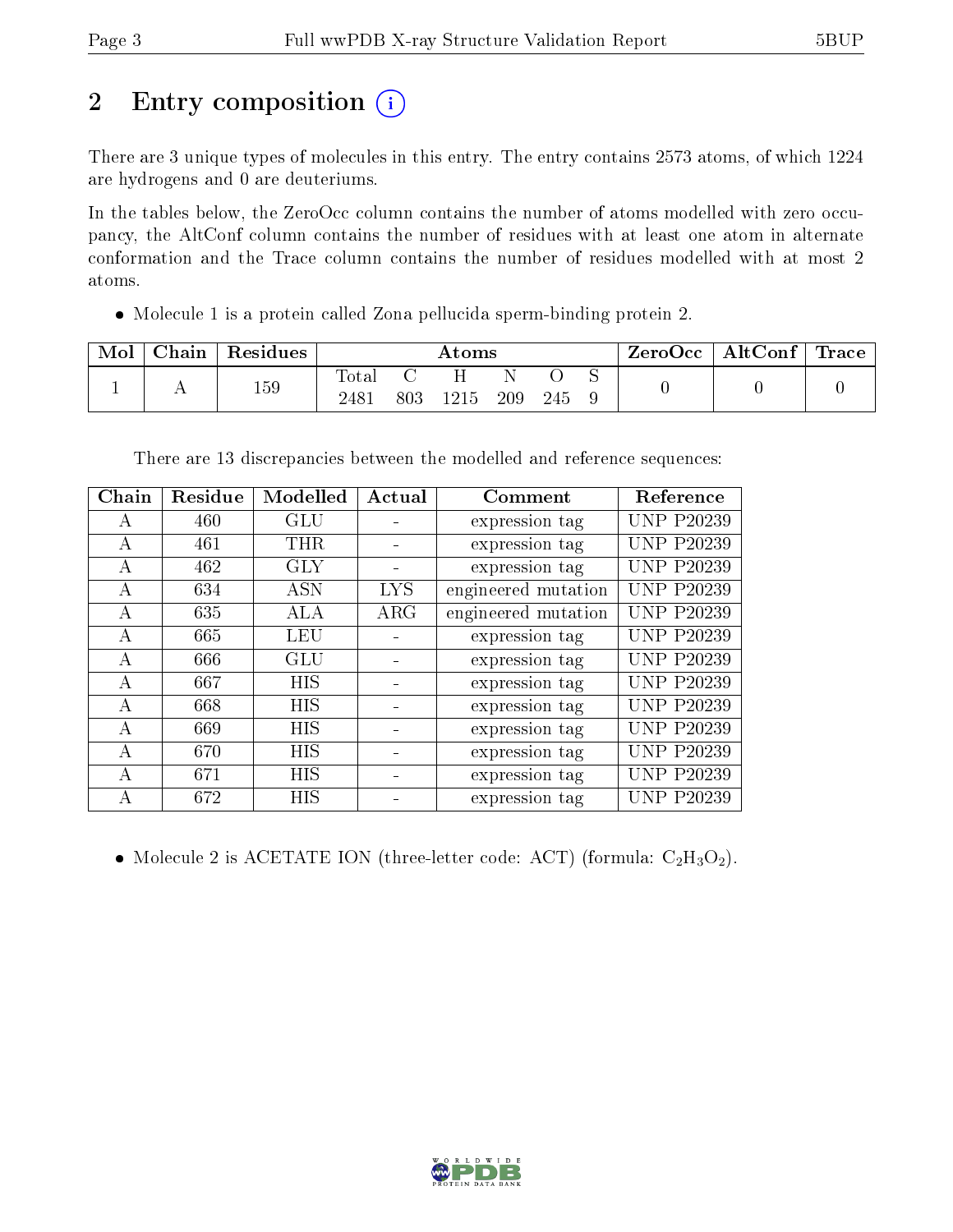

| $Mol \mid$ | $\mid$ Chain $\mid$ Residues | <b>Atoms</b>                                   | $ZeroOcc \mid AltConf \mid$ |
|------------|------------------------------|------------------------------------------------|-----------------------------|
|            |                              | Total C H O<br>2 3<br>$\rightarrow$            |                             |
|            |                              | Total C H O<br>2 3<br>$\sim 2$                 |                             |
|            |                              | Total C H O<br>$2 \cdot$<br>$\mathcal{R}$<br>2 |                             |

• Molecule 3 is water.

|  | $\blacksquare$ Mol $\parallel$ Chain $\parallel$ Residues | Atoms | ZeroOcc   AltConf |  |
|--|-----------------------------------------------------------|-------|-------------------|--|
|  |                                                           | Total |                   |  |

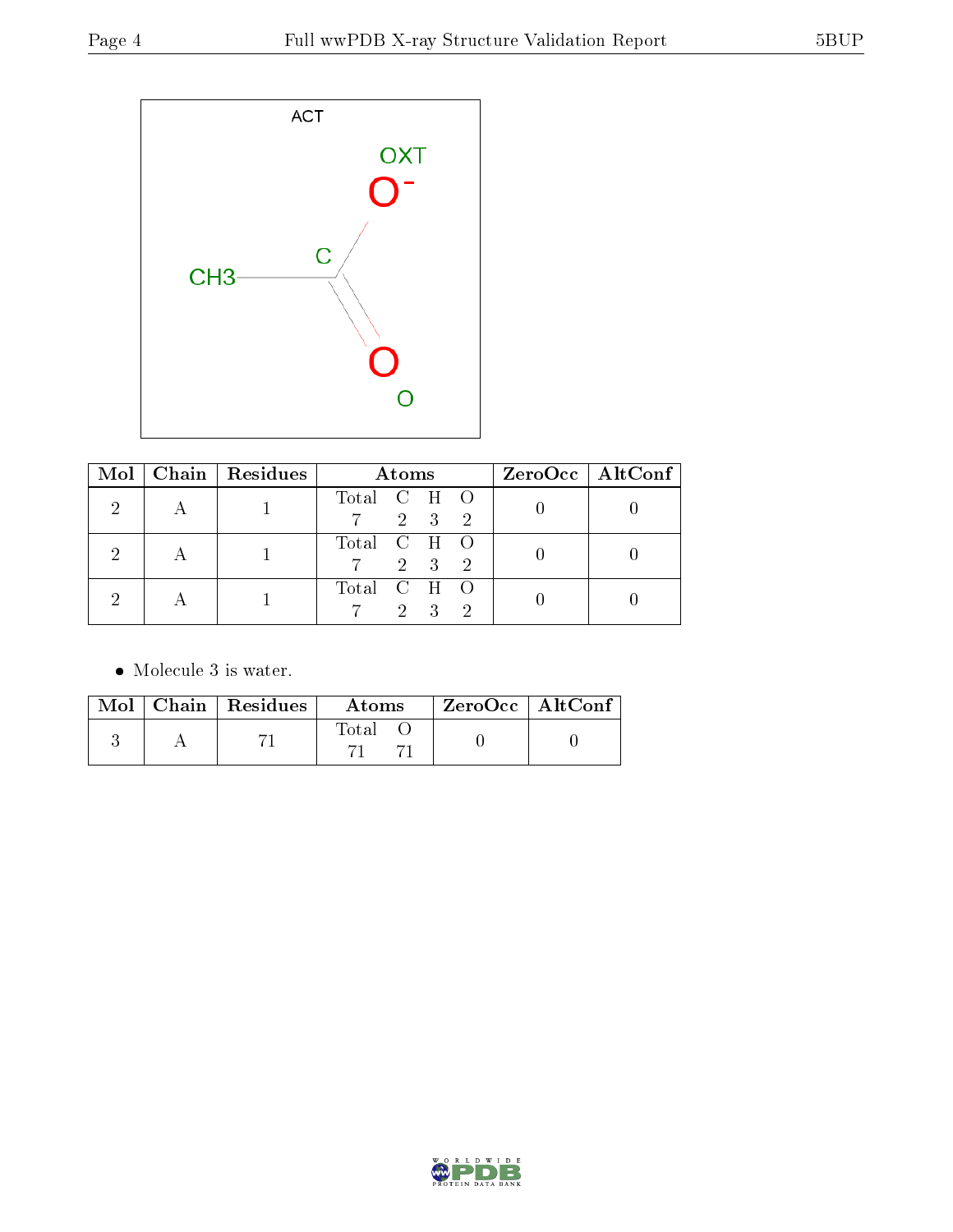# 3 Residue-property plots  $(i)$

These plots are drawn for all protein, RNA and DNA chains in the entry. The first graphic for a chain summarises the proportions of the various outlier classes displayed in the second graphic. The second graphic shows the sequence view annotated by issues in geometry and electron density. Residues are color-coded according to the number of geometric quality criteria for which they contain at least one outlier: green  $= 0$ , yellow  $= 1$ , orange  $= 2$  and red  $= 3$  or more. A red dot above a residue indicates a poor fit to the electron density (RSRZ  $> 2$ ). Stretches of 2 or more consecutive residues without any outlier are shown as a green connector. Residues present in the sample, but not in the model, are shown in grey.

• Molecule 1: Zona pellucida sperm-binding protein 2



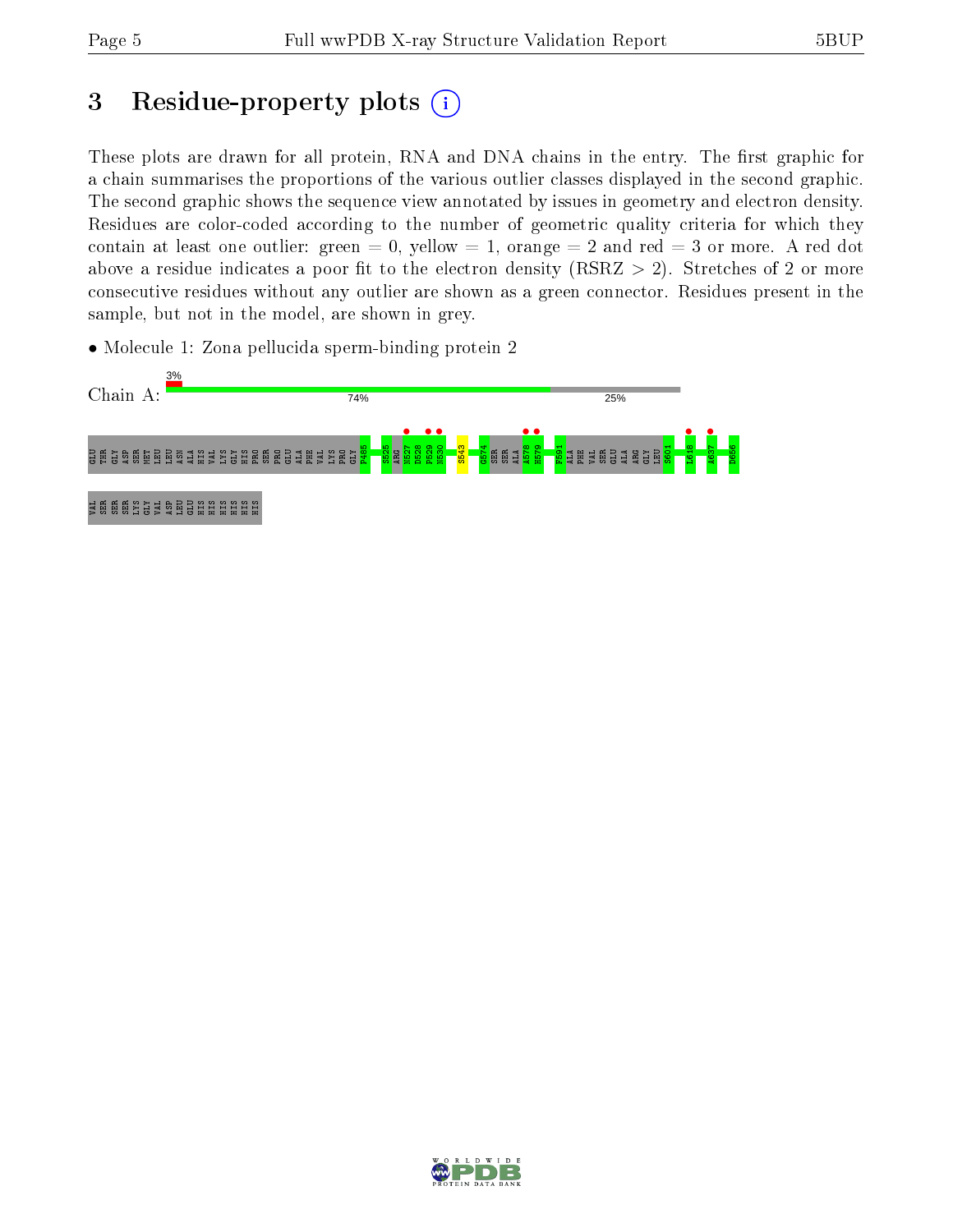# 4 Data and refinement statistics  $(i)$

| Property                                                   | <b>Value</b>                                                  | Source     |
|------------------------------------------------------------|---------------------------------------------------------------|------------|
| Space group                                                | $P_61$                                                        | Depositor  |
| Cell constants                                             | $105.21\text{\AA}$<br>$105.21\text{\AA}$<br>$40.55\text{\AA}$ |            |
| a, b, c, $\alpha$ , $\beta$ , $\gamma$                     | $90.00^\circ$<br>$90.00^\circ$<br>$120.00^{\circ}$            | Depositor  |
| Resolution $(A)$                                           | $37.05 - 2.25$                                                | Depositor  |
|                                                            | 45.56<br>$-2.25$                                              | <b>EDS</b> |
| % Data completeness                                        | $95.5(37.05-2.25)$                                            | Depositor  |
| (in resolution range)                                      | 94.2 (45.56-2.25)                                             | <b>EDS</b> |
| $R_{merge}$                                                | 0.10                                                          | Depositor  |
| $\mathrm{R}_{sym}$                                         | (Not available)                                               | Depositor  |
| $\langle I/\sigma(I) \rangle^{-1}$                         | 1.45 (at $2.24\text{\AA}$ )                                   | Xtriage    |
| Refinement program                                         | PHENIX dev-1924                                               | Depositor  |
|                                                            | $\overline{0.201}$ ,<br>0.228                                 | Depositor  |
| $R, R_{free}$                                              | 0.205<br>0.233                                                | DCC        |
| $R_{free}$ test set                                        | 1230 reflections $(10.00\%)$                                  | wwPDB-VP   |
| Wilson B-factor $(A^2)$                                    | 33.3                                                          | Xtriage    |
| Anisotropy                                                 | 0.086                                                         | Xtriage    |
| Bulk solvent $k_{sol}$ (e/Å <sup>3</sup> ), $B_{sol}(A^2)$ | $0.44$ , 55.8                                                 | <b>EDS</b> |
| $\overline{L-test for}$ twinning <sup>2</sup>              | $< L >$ = 0.48, $< L2$ = 0.32                                 | Xtriage    |
| Estimated twinning fraction                                | $0.059$ for h,-h-k,-l                                         | Xtriage    |
| $F_o, F_c$ correlation                                     | 0.94                                                          | <b>EDS</b> |
| Total number of atoms                                      | 2573                                                          | wwPDB-VP   |
| Average B, all atoms $(A^2)$                               | $51.0\,$                                                      | wwPDB-VP   |

Xtriage's analysis on translational NCS is as follows: The largest off-origin peak in the Patterson function is  $5.73\%$  of the height of the origin peak. No significant pseudotranslation is detected.

<sup>&</sup>lt;sup>2</sup>Theoretical values of  $\langle |L| \rangle$ ,  $\langle L^2 \rangle$  for acentric reflections are 0.5, 0.333 respectively for untwinned datasets, and 0.375, 0.2 for perfectly twinned datasets.



<span id="page-5-1"></span><span id="page-5-0"></span><sup>1</sup> Intensities estimated from amplitudes.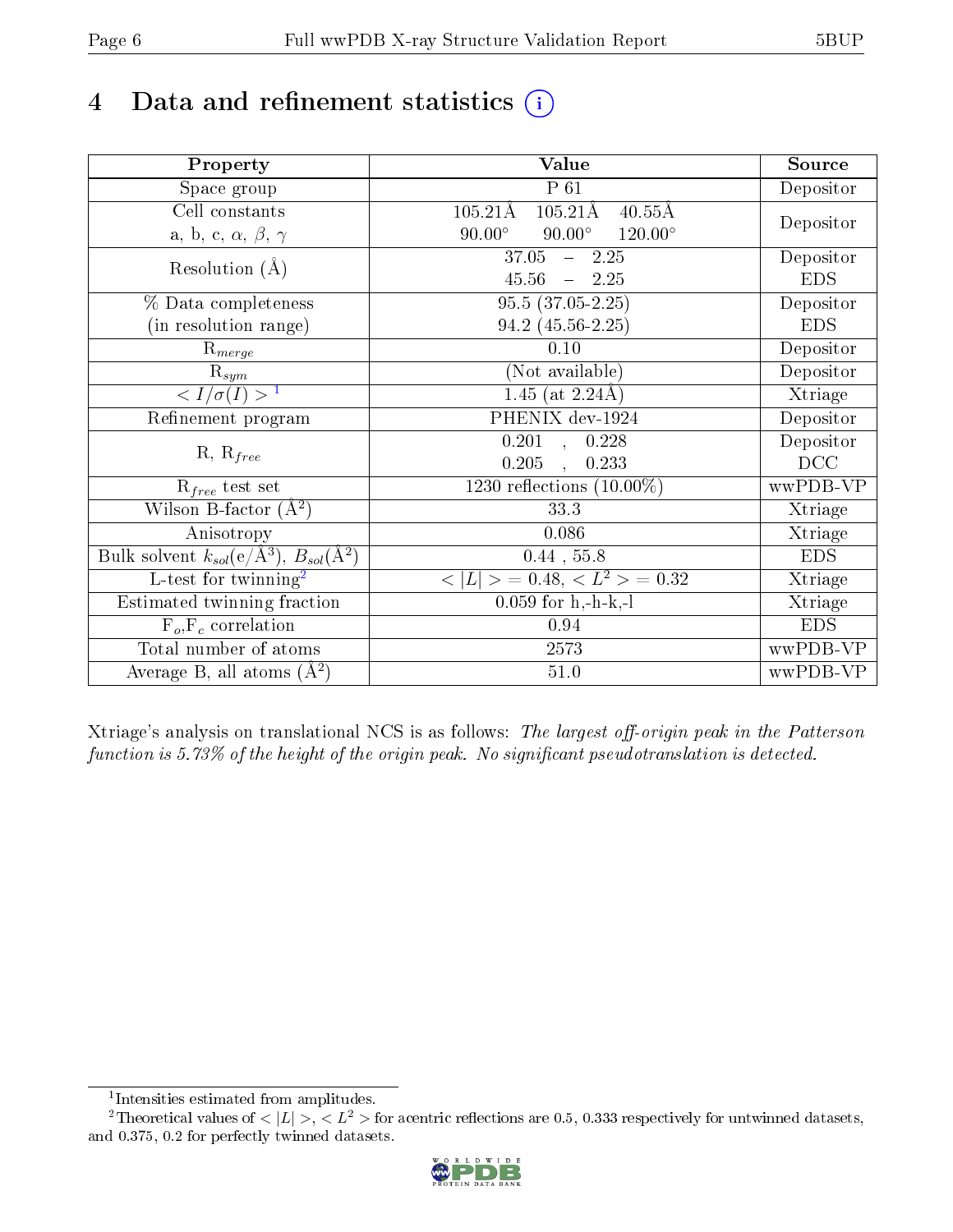# 5 Model quality  $(i)$

## 5.1 Standard geometry  $\overline{()}$

Bond lengths and bond angles in the following residue types are not validated in this section: ACT

The Z score for a bond length (or angle) is the number of standard deviations the observed value is removed from the expected value. A bond length (or angle) with  $|Z| > 5$  is considered an outlier worth inspection. RMSZ is the root-mean-square of all Z scores of the bond lengths (or angles).

| $Mol$   Chain |      | Bond lengths                    | Bond angles |        |  |
|---------------|------|---------------------------------|-------------|--------|--|
|               |      | RMSZ $ #Z  > 5$ RMSZ $ #Z  > 5$ |             |        |  |
|               | 0.29 | 0/1297                          | 0.46        | 0/1767 |  |

There are no bond length outliers.

There are no bond angle outliers.

There are no chirality outliers.

There are no planarity outliers.

#### 5.2 Too-close contacts  $(i)$

In the following table, the Non-H and H(model) columns list the number of non-hydrogen atoms and hydrogen atoms in the chain respectively. The H(added) column lists the number of hydrogen atoms added and optimized by MolProbity. The Clashes column lists the number of clashes within the asymmetric unit, whereas Symm-Clashes lists symmetry related clashes.

| Mol |      |      |      | Chain   Non-H   H(model)   H(added)   Clashes   Symm-Clashes |
|-----|------|------|------|--------------------------------------------------------------|
|     | 1266 | 1215 | 1215 |                                                              |
|     |      |      |      |                                                              |
|     |      |      |      |                                                              |
|     | 1349 |      |      |                                                              |

The all-atom clashscore is defined as the number of clashes found per 1000 atoms (including hydrogen atoms). The all-atom clashscore for this structure is 0.

All (1) close contacts within the same asymmetric unit are listed below, sorted by their clash magnitude.

| Atom-1                               | Atom-2 | <b>Interatomic</b><br>distance $(A)$ | <b>Clash</b><br>overlap $(A)$ |
|--------------------------------------|--------|--------------------------------------|-------------------------------|
| $1:A:543:SER:OG \perp 3:A:801:HOH:O$ |        |                                      | 0.40                          |

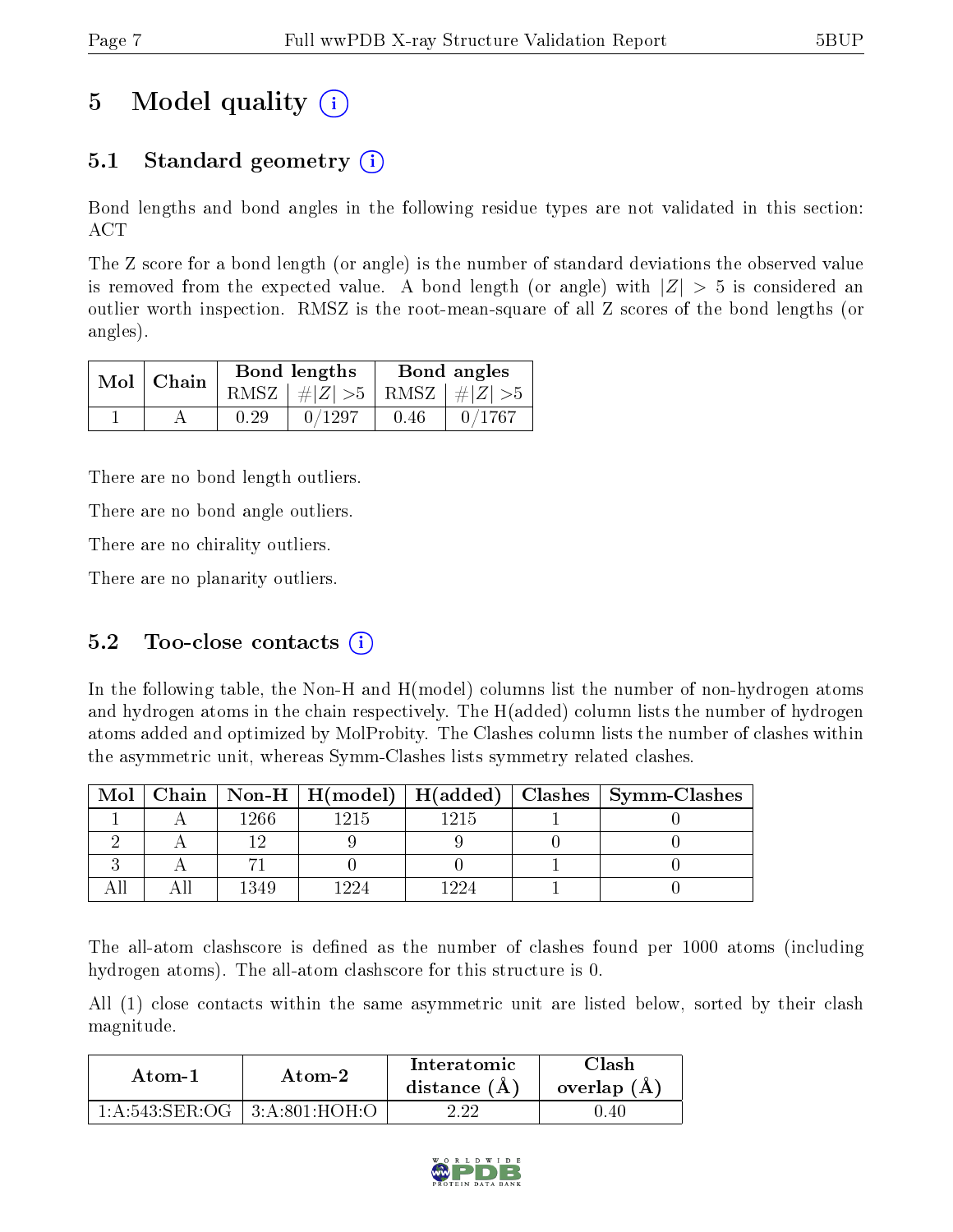There are no symmetry-related clashes.

#### 5.3 Torsion angles (i)

#### 5.3.1 Protein backbone  $(i)$

In the following table, the Percentiles column shows the percent Ramachandran outliers of the chain as a percentile score with respect to all X-ray entries followed by that with respect to entries of similar resolution.

The Analysed column shows the number of residues for which the backbone conformation was analysed, and the total number of residues.

| Mol   Chain | Analysed Favoured   Allowed   Outliers   Percentiles |  |  |  |                                        |  |
|-------------|------------------------------------------------------|--|--|--|----------------------------------------|--|
|             | $151/213$ (71\%)   149 (99\%)   2 (1\%)              |  |  |  | $\boxed{100}$ $\boxed{100}$ $\boxed{}$ |  |

There are no Ramachandran outliers to report.

#### 5.3.2 Protein sidechains  $\hat{I}$

In the following table, the Percentiles column shows the percent sidechain outliers of the chain as a percentile score with respect to all X-ray entries followed by that with respect to entries of similar resolution.

The Analysed column shows the number of residues for which the sidechain conformation was analysed, and the total number of residues.

| Mol   Chain | Analysed                       | Rotameric   Outliers   Percentiles |                                                            |
|-------------|--------------------------------|------------------------------------|------------------------------------------------------------|
|             | $146/190$ (77\%)   146 (100\%) |                                    | $\begin{array}{ c c c c }\n\hline\n100 & 100\n\end{array}$ |

There are no protein residues with a non-rotameric sidechain to report.

Some sidechains can be flipped to improve hydrogen bonding and reduce clashes. There are no such sidechains identified.

#### 5.3.3 RNA  $(i)$

There are no RNA molecules in this entry.

#### 5.4 Non-standard residues in protein, DNA, RNA chains  $(i)$

There are no non-standard protein/DNA/RNA residues in this entry.

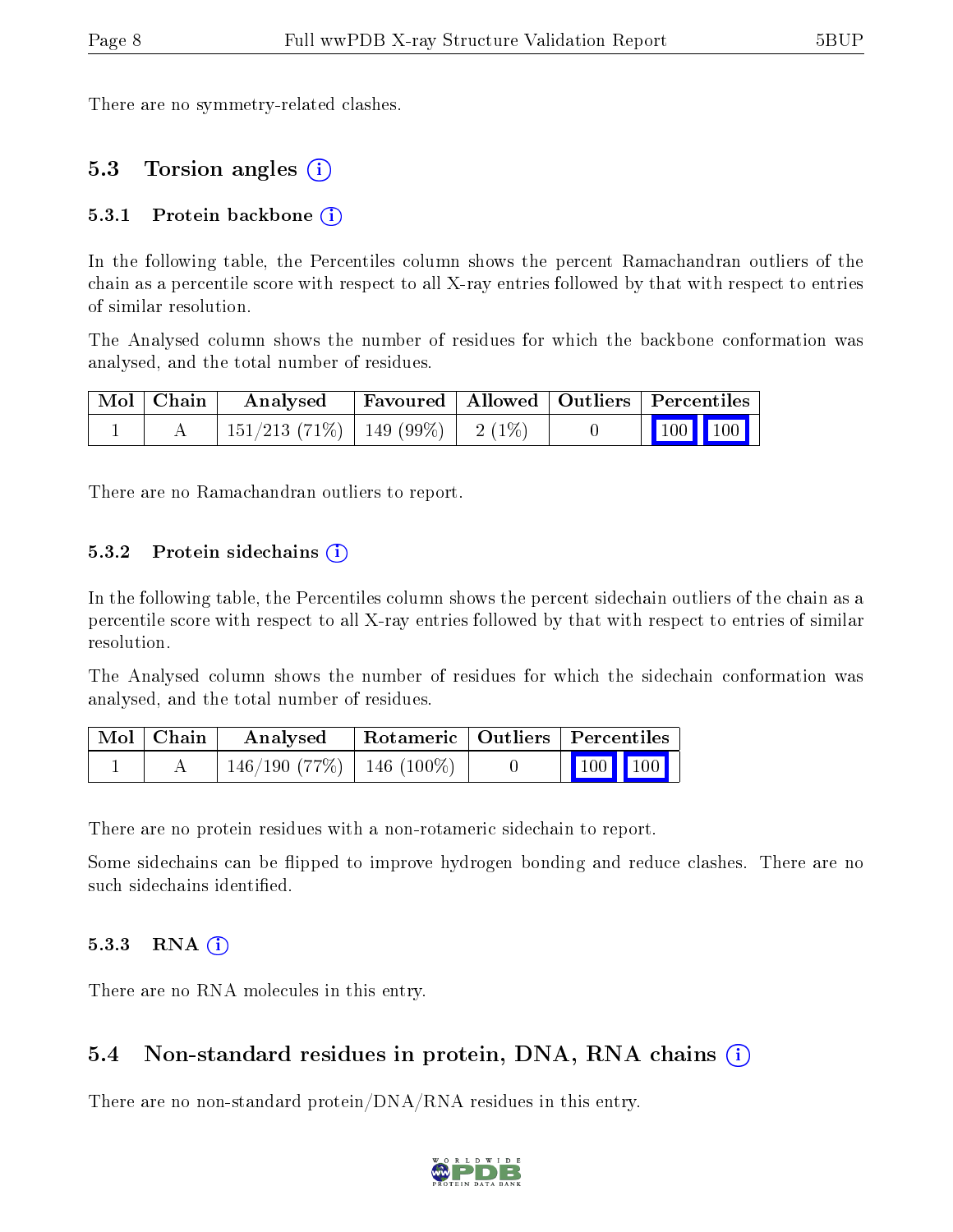#### 5.5 Carbohydrates (i)

There are no carbohydrates in this entry.

### 5.6 Ligand geometry  $(i)$

3 ligands are modelled in this entry.

In the following table, the Counts columns list the number of bonds (or angles) for which Mogul statistics could be retrieved, the number of bonds (or angles) that are observed in the model and the number of bonds (or angles) that are defined in the Chemical Component Dictionary. The Link column lists molecule types, if any, to which the group is linked. The Z score for a bond length (or angle) is the number of standard deviations the observed value is removed from the expected value. A bond length (or angle) with  $|Z| > 2$  is considered an outlier worth inspection. RMSZ is the root-mean-square of all Z scores of the bond lengths (or angles).

| Mol<br>Type |           | Chain | $\operatorname{Res}$ | $^{\prime}$ Link         |         | Bond lengths |        | Bond angles |      |                |
|-------------|-----------|-------|----------------------|--------------------------|---------|--------------|--------|-------------|------|----------------|
|             |           |       |                      | Counts                   | RMSZ    | # $ Z  > 2$  | Counts | RMSZ        | # Z  |                |
|             | $\cap$ m  |       | 703                  | $\sim$                   | 1.3.3   |              |        | 0,3,3       | 0.00 | $\sim$         |
| $\Omega$    | $\rm ACT$ |       | 701                  | $\overline{\phantom{a}}$ | 1, 3, 3 | 1.42         |        | 0,3,3       | 0.00 | $\sim$         |
| $\Omega$    | $\cap$ TT |       | 702                  | $\overline{\phantom{0}}$ | 1,3,3   | $1.37\,$     |        | 0.3, 3      | 0.00 | $\blacksquare$ |

There are no bond length outliers.

There are no bond angle outliers.

There are no chirality outliers.

There are no torsion outliers.

There are no ring outliers.

No monomer is involved in short contacts.

### 5.7 [O](https://www.wwpdb.org/validation/2017/XrayValidationReportHelp#nonstandard_residues_and_ligands)ther polymers  $(i)$

There are no such residues in this entry.

### 5.8 Polymer linkage issues  $(i)$

There are no chain breaks in this entry.

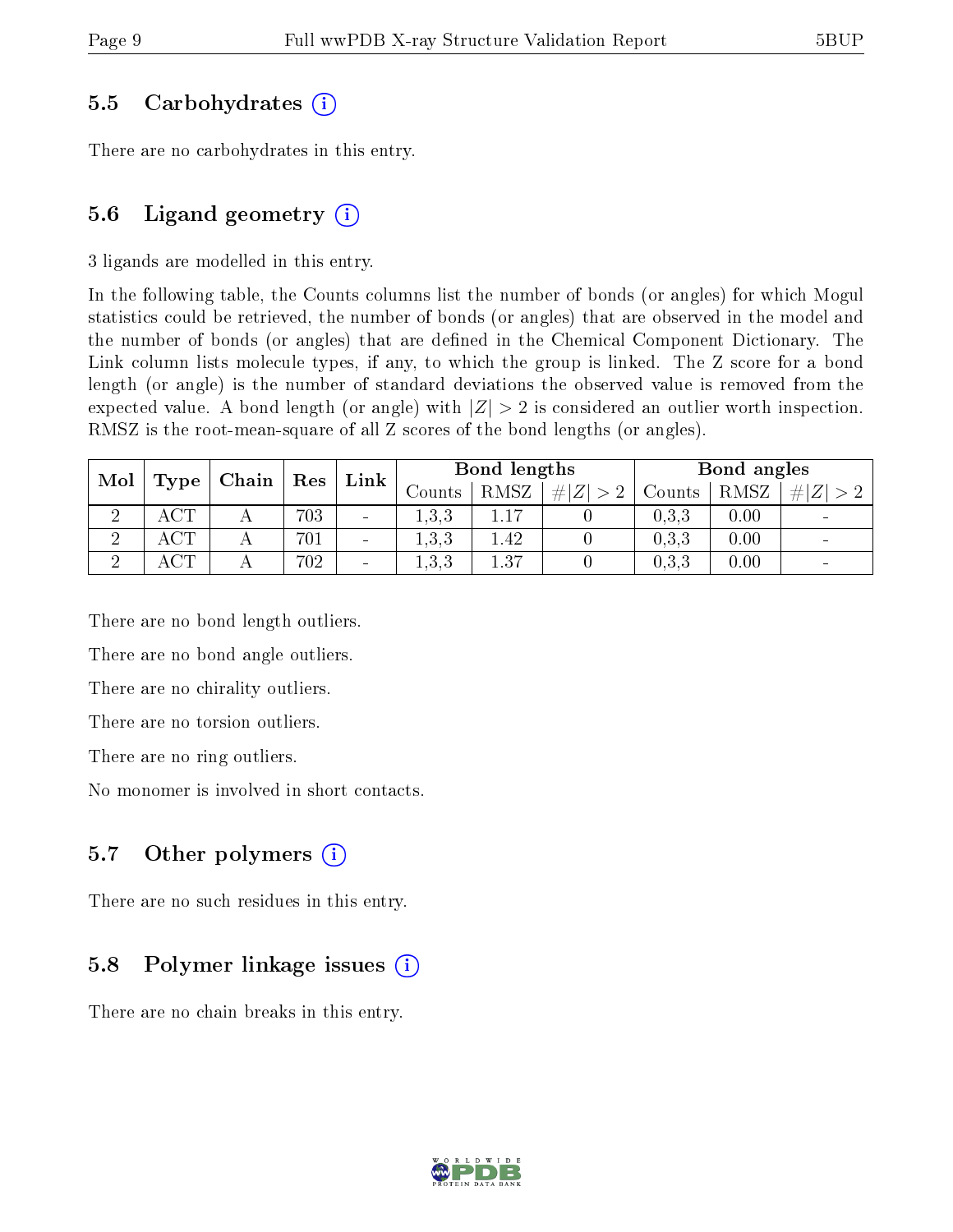## 6 Fit of model and data  $\left( \cdot \right)$

## 6.1 Protein, DNA and RNA chains (i)

In the following table, the column labelled  $#RSRZ>2'$  contains the number (and percentage) of RSRZ outliers, followed by percent RSRZ outliers for the chain as percentile scores relative to all X-ray entries and entries of similar resolution. The OWAB column contains the minimum, median,  $95<sup>th</sup>$  percentile and maximum values of the occupancy-weighted average B-factor per residue. The column labelled  $Q< 0.9$  lists the number of (and percentage) of residues with an average occupancy less than 0.9.

| $\vert$ Mol $\vert$ Chain $\vert$ | $\mid$ Analysed $\mid$ <rsrz> <math>\mid</math></rsrz> |         | $\rm \#RSRZ{>}2$ |  | $\text{OWAB}(\AA^2)$ $\mid$ Q<0.9 |                                     |  |
|-----------------------------------|--------------------------------------------------------|---------|------------------|--|-----------------------------------|-------------------------------------|--|
|                                   | 159/213 (74%)                                          | $-0.08$ |                  |  |                                   | $\mid 7(4\%)$ 34 37 24, 42, 87, 123 |  |

All (7) RSRZ outliers are listed below:

| Mol | Chain | Res | Type       | <b>RSRZ</b> |
|-----|-------|-----|------------|-------------|
|     |       | 527 | <b>ASN</b> | 4.5         |
| 1   |       | 530 | <b>ASN</b> | 4.0         |
| 1   |       | 618 | <b>LEU</b> | 2.7         |
| 1   |       | 579 | <b>HIS</b> | 2.7         |
|     |       | 578 | ALA        | 2.5         |
| 1   |       | 529 | PRO        | 2.3         |
|     |       | 637 |            | 22          |

### 6.2 Non-standard residues in protein, DNA, RNA chains  $(i)$

There are no non-standard protein/DNA/RNA residues in this entry.

### 6.3 Carbohydrates  $(i)$

There are no carbohydrates in this entry.

### 6.4 Ligands  $(i)$

In the following table, the Atoms column lists the number of modelled atoms in the group and the number defined in the chemical component dictionary. The B-factors column lists the minimum, median,  $95<sup>th</sup>$  percentile and maximum values of B factors of atoms in the group. The column labelled  $Q< 0.9$  lists the number of atoms with occupancy less than 0.9.

|  |  |  | $\boxed{\text{ Mol}}$ Type   Chain   Res   Atoms   RSCC   RSR   B-factors $(\AA^2)$   Q<0.9 |  |
|--|--|--|---------------------------------------------------------------------------------------------|--|
|  |  |  | 2   ACT   A   701   $4/4$   0.64   0.32   87,95,121,121                                     |  |

Continued on next page...